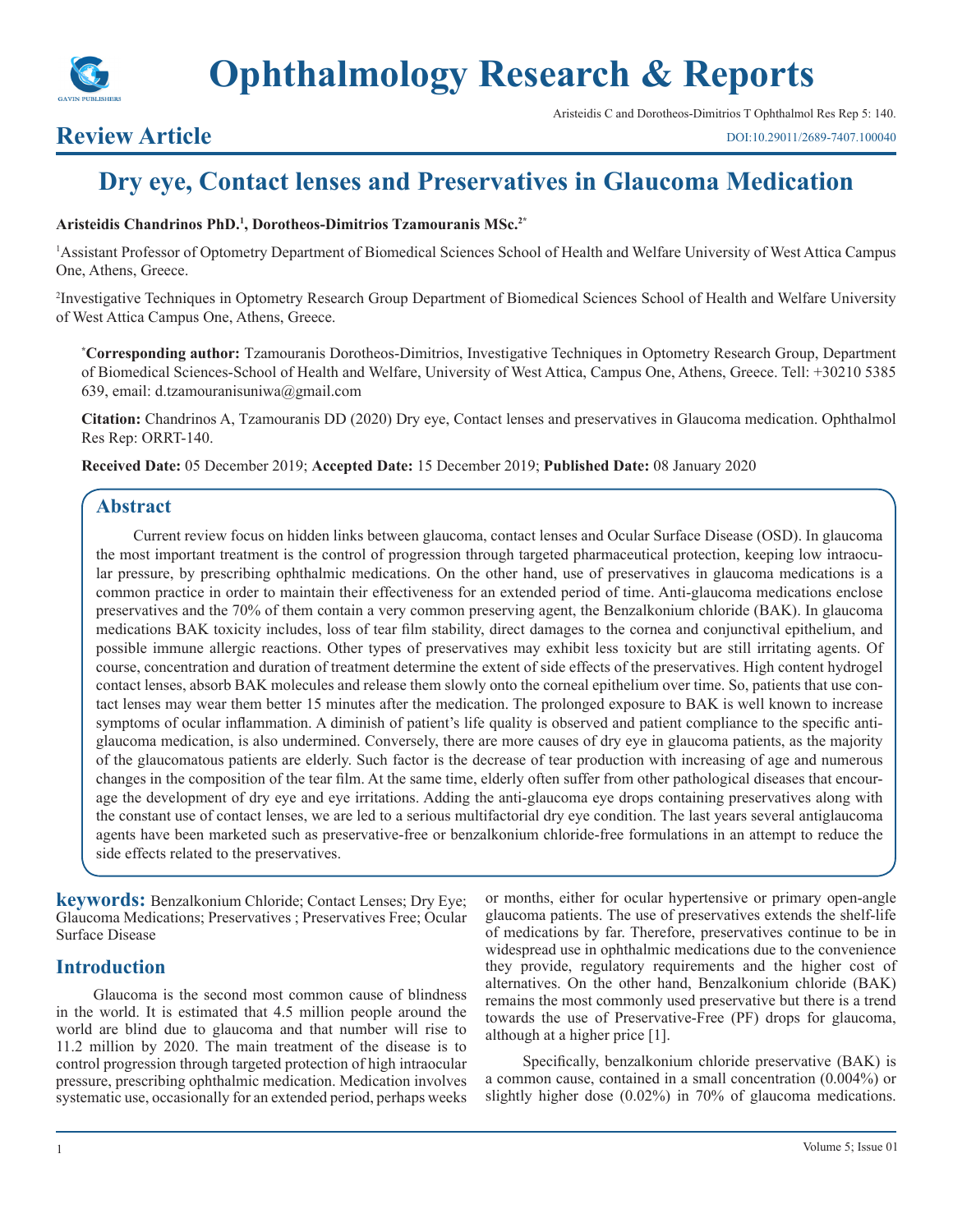These drops can cause side effects in glaucomatous patients affecting their quality of life and which in turn may reduce the patient's compliance with glaucoma treatment. According a series of laboratory, non-randomised controlled studies BAK have provided some supporting evidence of its toxicity in patients, mainly in those with pre-existing Ocular Surface Disease (OSD) or on multiple medications [2].

### **Hidden Links Between Glaucoma, Contact Lenses and Ocular Disease (OSD)**

Monitoring glaucoma progression can be challenging, but as it turns out, medication is not the only tool in the Ophthalmologist's toolbox. Many factors affect the development of glaucoma in patients, some of which may not be related to the disease itself.

Although inflammation of the ocular surface may sound simple and specific, but it actually encompasses much more than what appears in the eye. The disorder affects the cornea, limbus, conjunctiva and even the eyelids, with dry eye by far the most common diagnosis for patients. In case, the glaucoma patients that receive eye-medications wear contact lenses the situation turns more complicated. It is well known that (hydrogel) soft contact lenses absorb a significant percent of medication that is slowly released in tear layers after major time. Contact lenses, especially high content hydrogel lenses, absorb BAK molecules and release them slowly into the corneal epithelium over time [3].

The benzalkonium chloride molecule, disrupts the corneal epithelium by damaging the DNA of the epithelial cells, disrupting their consecutive chain of growth and increasing inflammation. Such a disorder can be of particular concern when the patient is wearing contact lenses, as prolonged exposure to BAK is known to increase symptoms. It is also, well known that there is a higher prevalence of OSD in patients with glaucoma, which is mainly related to reduced tear production and tear film Breakup time. These symptoms may not be related to glaucoma, but instead are due to medications used by patients to manage glaucoma symptoms. The US Food and Drug Administration (FDA) recommends patients that use anti-glaucoma medications containing preservatives and wear contact lenses, after applying eye-drops to wait at least 15 minutes, before to wear their lenses [4].

Therefore, clinicians should be aware of the hidden links between the symptoms of glaucoma, medication and contact lenses according to the way the disease of the Ocular Surface Disease (OSD) affects the course of glaucomatous patients

#### **Preservatives in Glaucoma Eye Medications**

Any multidose format includes preserving agents for maintaining the sterility of the contents throughout its intended length of use. The most commonly used preservative in topical drops of any form is benzalkonium chloride (BAK).

The preserving agent benzalkonium chloride is a quaternary ammonium compound that acts as an antimicrobial agent, against a wide variety of common pathogens by denaturing proteins and disrupting cytoplasmic membranes.

Many scientists oppose the use of benzalkonium chloride preservative, significant results concluded from its use in glaucoma medications detailing the side effects it has on the ocular surface when used for an extended period of time. Preservative-free (Pf) glaucoma medications use can reduce the adverse effects related to preservatives [5,6].

Clinical signs associated with the use of BAK-preserved drops include superficial punctate keratitis, conjunctival hyperemia, staining and follicles, blepharitis, increased osmolarity, reduced tear production and reduced tear film break up time. The changes to tear film stability associated with BAK have not only been documented in glaucomatous patients but in healthy subjects too. At a cellular level, histopathological techniques reveal an increase in inflammatory cells in the conjunctival epithelium along with a significant decrease in the number of goblet cells. [5,6,7,8].

Several researches have found that it took 8-12 weeks to see a measurable change in tear film breakup time and staining of the corneal epithelium. It's also possible that after the exposure to a preservative like BAK the damage might become irreversible. Commonly, in glaucomatous patients, such toxicity has implications not only for tolerability, but also for adherence and persistence with therapy that is known to be poor in glaucoma [9].

Alongside with benzalkonium chloride, there are other preservative agents such as etrimide, Polyhexanide, Chlorhexidine gluconate, Polidronium chloride and Chlorobutanol. These include, for example, Polyquad®, PURITE® or the oxychloro complex. These agents are slightly more tolerable than benzalkonium chloride, but they could also irritate the eyes and cause allergies.

Many frequently used medications, such as Xalatan and Travatan (prostaglandin analogues), Timolol and Betagan (Betablockers) or even Alphagan (Alpha-blockers) must be used suspiciously by patients wearing contact lenses or to ask medical advice before the use in case of Ocular Surface Disease (OSD) experience Fortunately, vision scientists can mitigate these corneal/ drug interactions through patient education [10]. Clinicians must share this information with their patients to ensure that patients understand the potential interaction between contact lenses and medication [2].

Additionally, Optometrists applying contact lenses to patients with glaucoma can use this knowledge when selecting contact lens type. A soft hydrogel lens with a low water content may be preferred if the patient is aware that he will abuse his drops while wearing contact lenses.

#### **Age and Dry Eye**

It should also be considered that, the majority of glaucomatous patients are elderly. In aging, both main causes of dry eye usually appear together: (a) the tear product decreases with increasing age and (b) the composition of the tear film changes.

The degree of severity of ocular surface disease increases with age. This is partly due to the fact that the elderly often suffer from other diseases that encourage the development of dry eye and other eye irritations. These include diabetes mellitus or rheumatism. While it's also important to keep in mind, that women